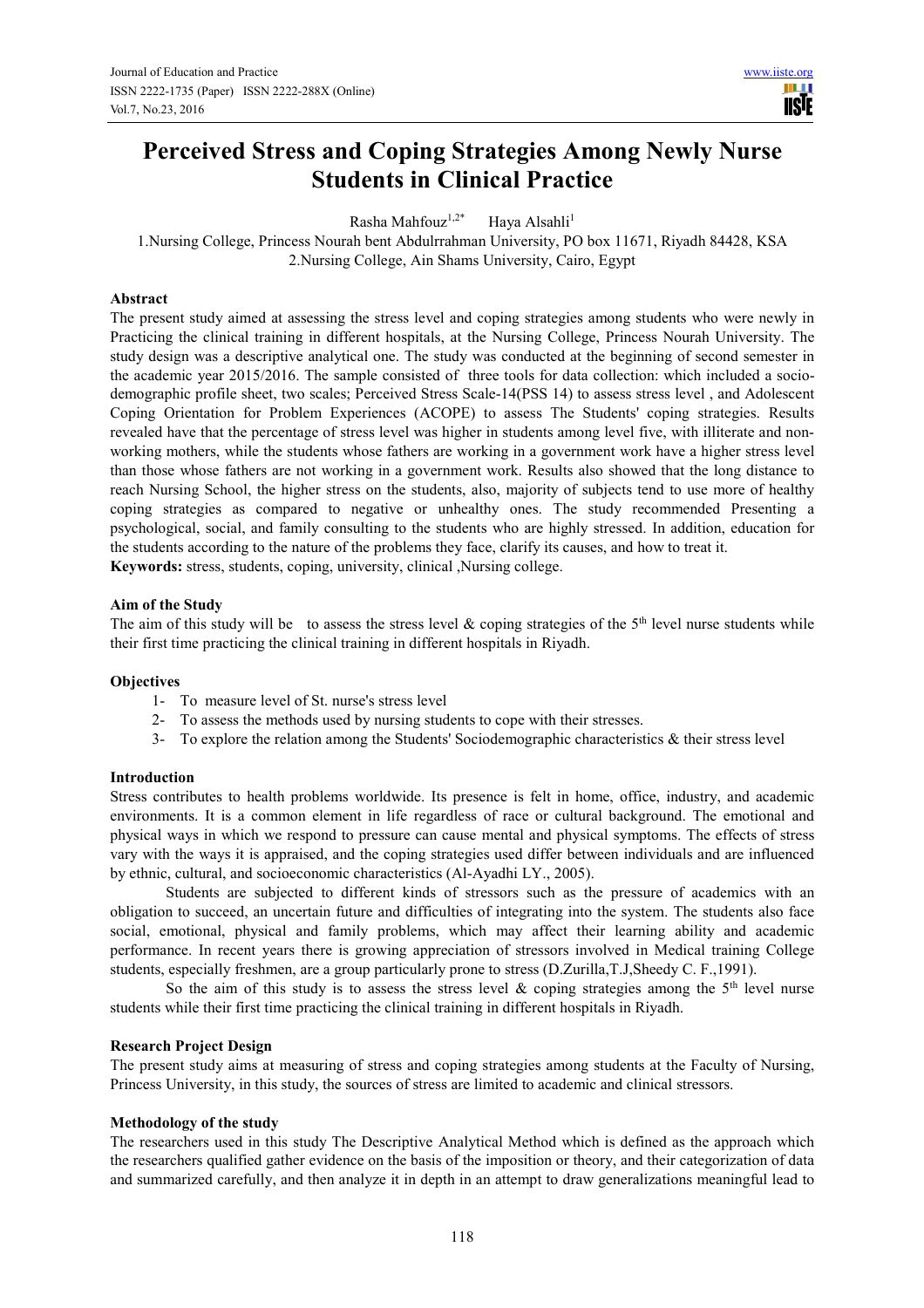the advancement of knowledge , descriptive approach and tries to explain and compares and evaluates the hope of reaching a meaningful generalizations than the stock of knowledge on the subject.

#### **Study population and sample**

The study population was consisted of students from the Faculty of Nursing Level five, Study year 2015-2016, Second semester, at Princess Nourah University totaling 51 students; who are all newly in their clinical courses; the researcher used the comprehensive inventory technique and has implemented the study on the overall community.

**Table 1** 

# **Validity of study tool**

# **First: Perceived Stress Scale (PSS14)**

|                                                                                     |                         | 1891V 1  |                         |  |  |  |
|-------------------------------------------------------------------------------------|-------------------------|----------|-------------------------|--|--|--|
| Correlation coefficient between every item comparing to total degree of the section |                         |          |                         |  |  |  |
| Item no.                                                                            | Correlation coefficient | Item no. | Correlation coefficient |  |  |  |
| Ī.                                                                                  | $0.506**$               | 8.       | $0.555**$               |  |  |  |
| 2.                                                                                  | $0.581**$               | 9.       | $0.578**$               |  |  |  |
| 3.                                                                                  | $0.535**$               | 10.      | $0.541**$               |  |  |  |
| 4.                                                                                  | $0.526**$               | 11.      | $0.793**$               |  |  |  |
| 5.                                                                                  | $0.570**$               | 12.      | $0.757**$               |  |  |  |
| 6.                                                                                  | $0.567**$               | 13.      | $0.510**$               |  |  |  |
|                                                                                     | $0.579**$               | 14.      | $0.563**$               |  |  |  |

#### **\*\*Correlation is significant at the 0.01 level (2-tailed)**

It is indicated from Table 1 that all correlation coefficients between the degree of each item of questionnaire and the total score for the section to which it belongs a significance level 0.01 or 0.05 and less, all of which are positive values. This means that there is a high degree of internal consistency and correlation between the section and its items and this reflects a high degree of validity of items validity.

#### **Second: Coping strategies**

| Correlation coefficient between every item comparing to total degree of the section |                                  |                         |  |  |  |
|-------------------------------------------------------------------------------------|----------------------------------|-------------------------|--|--|--|
| Item no.                                                                            | section                          | Correlation coefficient |  |  |  |
|                                                                                     | Ventilating feelings             | $0.571**$               |  |  |  |
| 2.                                                                                  | Seeking diversions               | $0.576**$               |  |  |  |
| 3.                                                                                  | Relaxing                         | $0.595**$               |  |  |  |
| 4.                                                                                  | Self-reliance                    | $0.674**$               |  |  |  |
| 5.                                                                                  | Developing social support        | $0.776**$               |  |  |  |
| 6.                                                                                  | Solving family problems          | $0.658**$               |  |  |  |
| 7.                                                                                  | Avoiding                         | $0.580**$               |  |  |  |
| 8.                                                                                  | Seeking spiritual support        | $0.545**$               |  |  |  |
| 9.                                                                                  | Investing in close friends       | $0.525**$               |  |  |  |
| 10.                                                                                 | Seeking professional support     | $0.558**$               |  |  |  |
| 11.                                                                                 | Engaging in demanding activities | $0.852**$               |  |  |  |
| 12.                                                                                 | Being humorous                   | $0.832**$               |  |  |  |

**Table 2** 

# **\*\*Correlation is significant at the 0.01 level (2-tailed)**

It is indicated from Table 2 that all correlation coefficients between the degree of each section of questionnaire and the total score for the questionnaire a significance level 0.01 or 0.05 and less, all of which are positive values. This means that there is a high degree of internal consistency and correlation between the questionnaire and its section and this reflects a high degree of validity of items validity.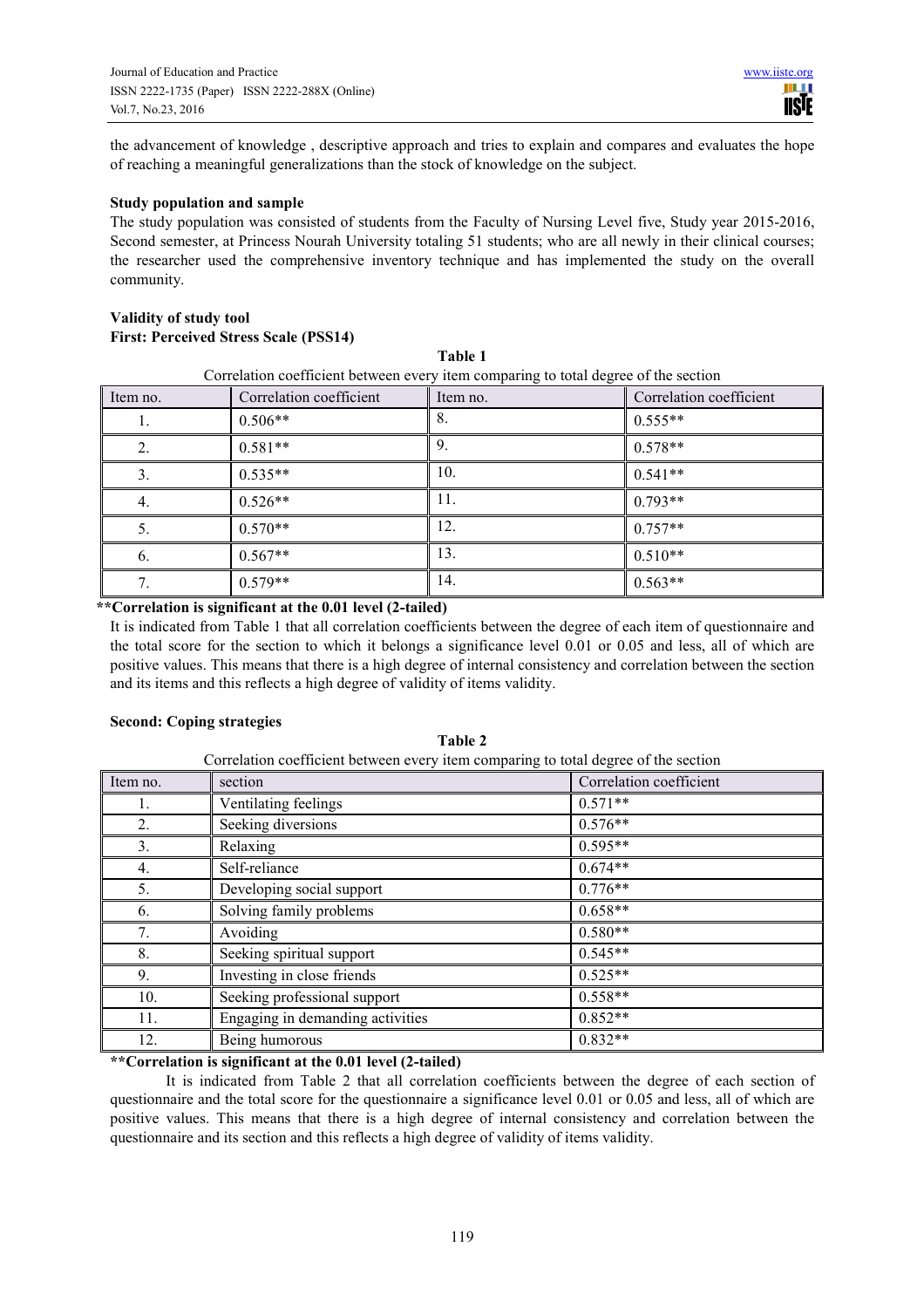# **The reliability of the study tool:**

To measure the reliability of study tool (questionnaire), the researcher used (Cronbach'a Alpha) whereas the researcher calculates reliability of the main section of the questionnaire using (Cronbach'a Alpha) equation. The following table illustrate this:

| <b>Questionnaire section</b>     |                                  | Items no.      | Cronbach'a Alpha value |
|----------------------------------|----------------------------------|----------------|------------------------|
| First: Pss14                     |                                  | 14             | 0.572                  |
|                                  | Ventilating feelings             | 6              | 0.559                  |
|                                  | Seeking diversions               | 8              | 0.553                  |
|                                  | Relaxing                         | 4              | 0.585                  |
|                                  | Self-reliance                    | 6              | 0.726                  |
|                                  | Developing social support        | 6              | 0.543                  |
|                                  | Solving family problems          | 6              | 0.668                  |
|                                  | Avoiding                         | 5              | 0.509                  |
|                                  | Seeking spiritual support        | 3              | 0.598                  |
|                                  | Investing in close friends       | 2              | 0.523                  |
|                                  | Seeking professional support     | $\overline{2}$ | 0.528                  |
|                                  | Engaging in demanding activities | 4              | 0.714                  |
|                                  | Being humorous                   | 2              | 0.664                  |
|                                  | <b>Second: Coping strategies</b> | 54             | 0.685                  |
| General reliability of the study |                                  | 68             | 0.808                  |

**Table 3** Shows variables reliability of the study section using (Cronbach'a Alpha)

It is Seen from the results shown in the table above that the reliability coefficients section of the study is high, ranging between (0.509 and 0.726), while the overall persistence tool to study the market reached (0.808), and high stability of all the values which indicates that the resolution enjoyed a high degree of stability and can therefore be relied upon in the field application of the study.

## **Statistical methods used in the study**

After collecting the data of the study, the researcher reviewed in preparation for the introduction of a computer for statistical analysis, and was introduced to a computer by giving specific figures, any transfer of verbal answers to digital (coding), where he was given the answer to (Most of time/ Very Often) 5 degrees, (Often/ Fairly Often) 4 degrees, (Sometimes) 3 degrees, (Hardly/ Almost Never) two degrees, (Never) one degree, and then the researchers arithmetic mean of the answers to study the vocabulary, where it was determining the length of the five-meter cell counts (lower and upper limits) used in the study axes, where the account term  $(5-1 = 4)$ , and then divide it by the number of scale cells to obtain the correct cell of any length  $(4/5 = 0.8)$  was then add this value to a lower value in the scale (or the beginning of the measure which is the correct one) in order to determine the upper limit These detect and thus became the length of the cells as follows:

- From 1 to 1.80 represents (Never) to each item according to the section to be measured.
- From 1.81 to 2.60 represents, (Hardly/ Almost Never) to each item according to the section to be measured.
- From 2.61 to 3.40 represents, (Sometimes) to each item according to the section to be measured.
- From 3.41 to 4.20 represents, (Often/ Fairly Often) to each item according to the section to be measured.
- From 4.21 to 5.00 represents, (Most of time/ Very Often) to each item according to the section to be measured.

To serve the purposes of the study and analysis of the data collected through the survey instrument in the field side has been using a number of statistical methods to determine trends in the study sample According to the questions raised by using statistical analysis for Social Sciences (SPSS), it has the researcher using the following statistical processing methods : -

1. Frequencies and percentages: to get to know the personal and functional characteristics of the members of the study sample and determine its responses to the main section phrases contained in the study.

2. Arithmetic average (mean): To find out how high or low individual responses of the study for each item of the main variables of the study, according to the questionnaire item section , with the knowledge that is useful in the order of words by a higher weighted arithmetic average.

3. Weighted arithmetic average (weighted) (weighted mean): To find out how high or low individual responses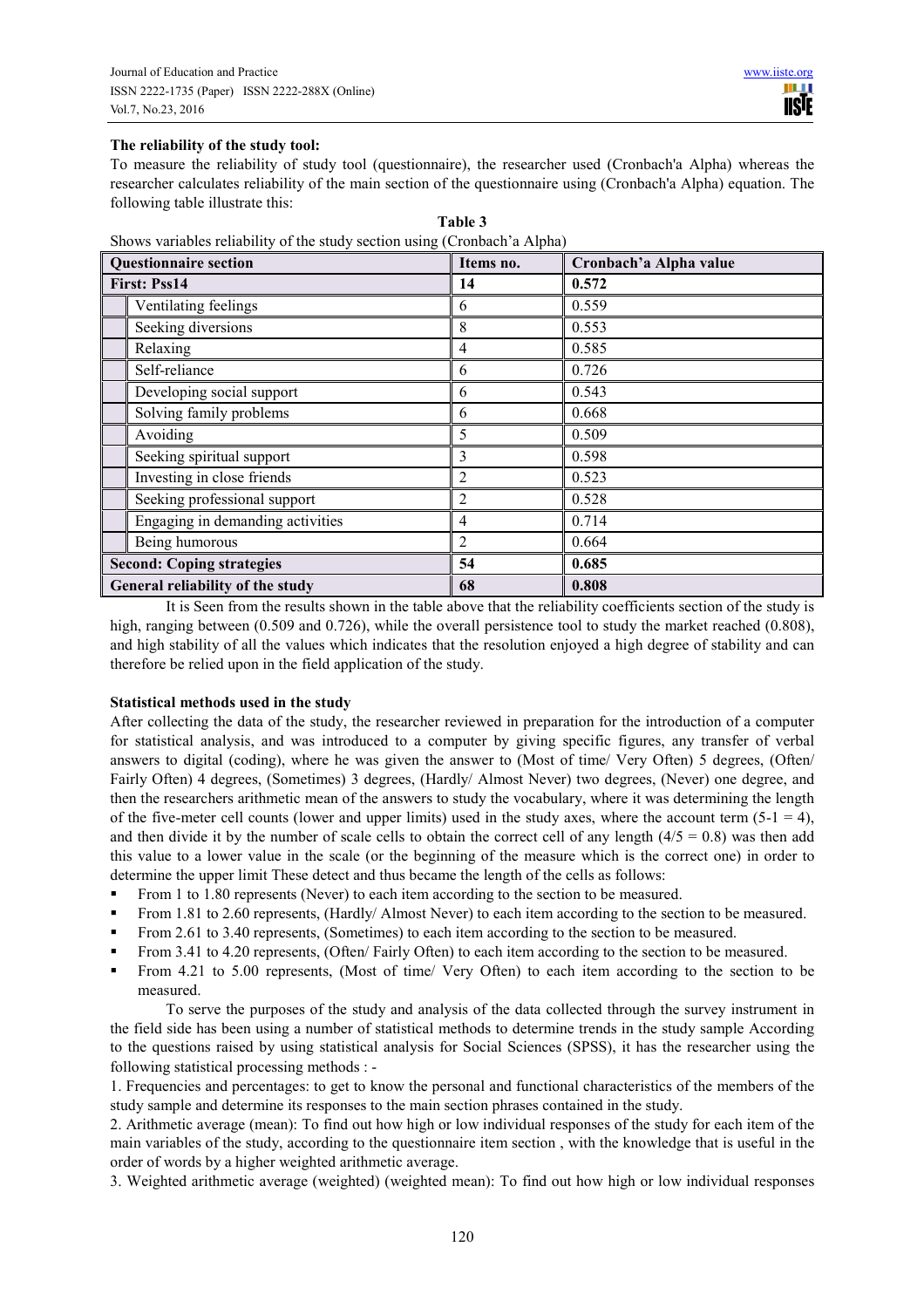of the study on the main section (median averages item), knowing that it is useful in order of themes according to the highest weighted arithmetic average.

4. The standard deviation (standard Deviation): to identify the extent of deviation or dispersion study individuals for each phrase of the study variables phrases and each axis of the main themes of the average arithmetic responses, and notes that the standard deviation shows the dispersion in the study individuals for each phrase of the study variables phrases responses, Besides main themes, The closer the value of the zero-centered responses and decreased dispersion between the scale.

5. Pearson correlation coefficient person Correlation "": to see the correlation between the resolution and phrases axis, which belong to all the words of her words and the total score of the questionnaire.

6. Cronbach'a Alpha coefficient: to test the reliability of study tool.

## **Data analysis**

| age                         | Frequency | Percent |
|-----------------------------|-----------|---------|
| 20 years                    | 5         | 9.8     |
| 21 years                    | 25        | 49.0    |
| 22 years                    | 12        | 23.5    |
| 23 years                    | 9         | 17.6    |
| <b>Types of family</b>      |           |         |
| Joint                       | 8         | 15.7    |
| Nuclear                     | 43        | 84.3    |
| <b>Education of father</b>  | Frequency | Percent |
| Up to high school           | 32        | 62.7    |
| More than high school       | 19        | 37.3    |
| education of mother         | Frequency | Percent |
| Up to high school           | 35        | 68.6    |
| More than high school       | 16        | 31.4    |
| <b>Occupation of father</b> | Frequency | Percent |
| Govt. Employee              | 41        | 80.4    |
| Non-Govt. Employee          | 10        | 19.6    |
| <b>Occupation of mother</b> | Frequency | Percent |
| Housewife                   | 40        | 78.4    |
| Working                     | 11        | 21.6    |
| monthly income              | Frequency | Percent |
| <b>Below 10,000 SR</b>      | 24        | 47.1    |
| Above 10,000 SR             | 27        | 52.9    |
| <b>Distance</b>             | Frequency | Percent |
| Within the campus           | 4         | 7.8     |
| Between 1-30 km             | 18        | 35.3    |
| Above 30 km                 | 29        | 56.9    |
| type of residence           | Frequency | Percent |
| Living in Hostel            |           | 13.7    |
| Living with Parents         | 37        | 72.5    |
| Others                      | 7         | 13.7    |
| <b>Total</b>                | 51        | 100.0   |

| Table 4                            |  |
|------------------------------------|--|
| Social demographic characteristics |  |

**Through reviewing the results illustrated in the table above, shows the following:** 

• According to the age: the results illustrates that 49% from the total of the nursing students are 21 years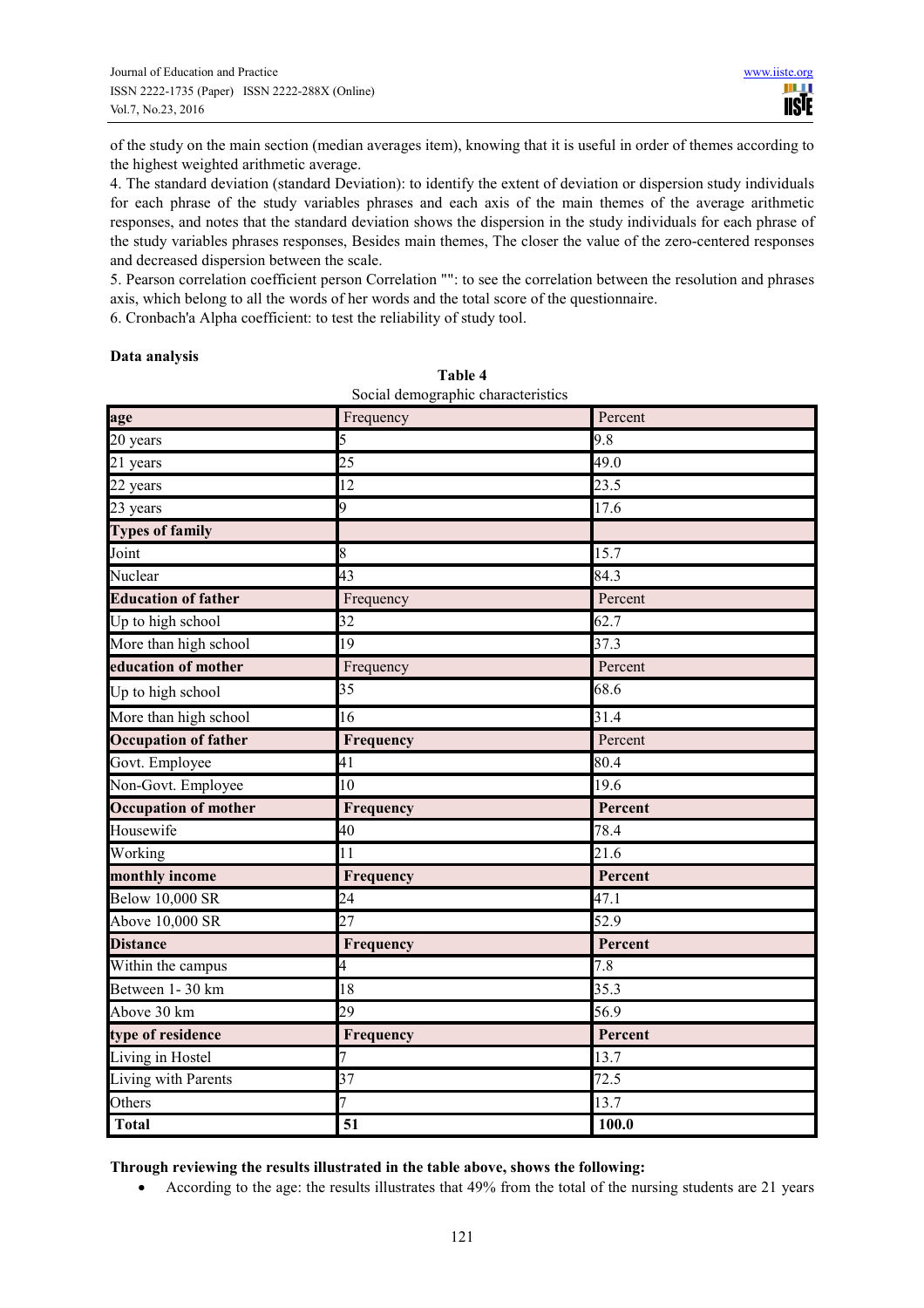old and they are the majority of the study sample. While 23.5 % from the total of the nursing students are 22 years old, also found that 17.6 % from the total of the nursing students are 23 years old, and finally 9.8% from the total of the nursing study are 20 years old and they are the minority of the study sample.

- According to the type of the family: the results revealed that the majority from the total of the nursing students (84.3%) their family type is nuclear, in contrast, 15.7 % from the total of the nursing students their family type is joint.
- According to the education of the father : 62.7% from the total of the nursing students, their fathers were educated till the High school, in contrast 37.3 % from the total of the nursing students, their fathers were educated higher than High school.
- According to the education of the mother: the results shows that 68.6 from the total of the nursing students, their mothers were educated until the High school. In contrast, 31.4 % from the total of the nursing students, their mothers were educated higher than High school.
- According to the occupation of the father: the results shows that 80.4% from the total of the nursing students, their fathers are government employees. In contrast, 19.6% from the total of the nursing students, their fathers are non-government employees.
- According to the occupation of the mother: the results shows that 78.4% from the total of the nursing students, their mothers are housewives. In contrast 21.6% from the total of the nursing students their mothers working.
- According to the monthly income: the results illustrates that 52.9 % from the total of the nursing students their monthly income is more than 10000 SR. In contrast, 47.1% from the total of the nursing students, their monthly income is less than 10000SR.
- According to the distance : the results shows that 56.9% from the total of the nursing students, the distance between their living place and the university is above 30Km, while 35.3% from the total of the nursing students the distance between their living place and the university is getting between 1 to 30 Km, and finally 7.8 % from the total of the nursing students are living near to the university (inside the campus).
- According to the type of residence: the results illustrates that 72.3% from the total of the nursing students are living in the campus. While the percentage of the nursing students who are living with their parents and those who are living in other places is equaled. With a rate of 13.7% to both of them.

|                    | $\frac{1}{2}$ . The contract $\frac{1}{2}$ is the sing statement |         |
|--------------------|------------------------------------------------------------------|---------|
| Score pss14        | Frequency                                                        | Percent |
| Low Stress         |                                                                  |         |
| Moderate Stress    |                                                                  | 5.9     |
| <b>High Stress</b> | '48                                                              | 94.1    |
| Total              |                                                                  | 100.0   |

**Table 5 Stress level Among Nursing Students**

The nursing student's stress was measured using Perceived Stress Scale (PSS-14). The average score of each student's score on PSS-14 was calculated. The total scores of the all the subjects were further averaged and categorized using interquartile range into three categories: Low (25%), Moderate (50%) and Severe (75%) stress. Findings revealed that out of 51 nursing students 48 (94.1%) had high stress whereas 3 (5.9%) had moderate stress, While there is no one of the students has a low stress. and Figure 1 illustrates this: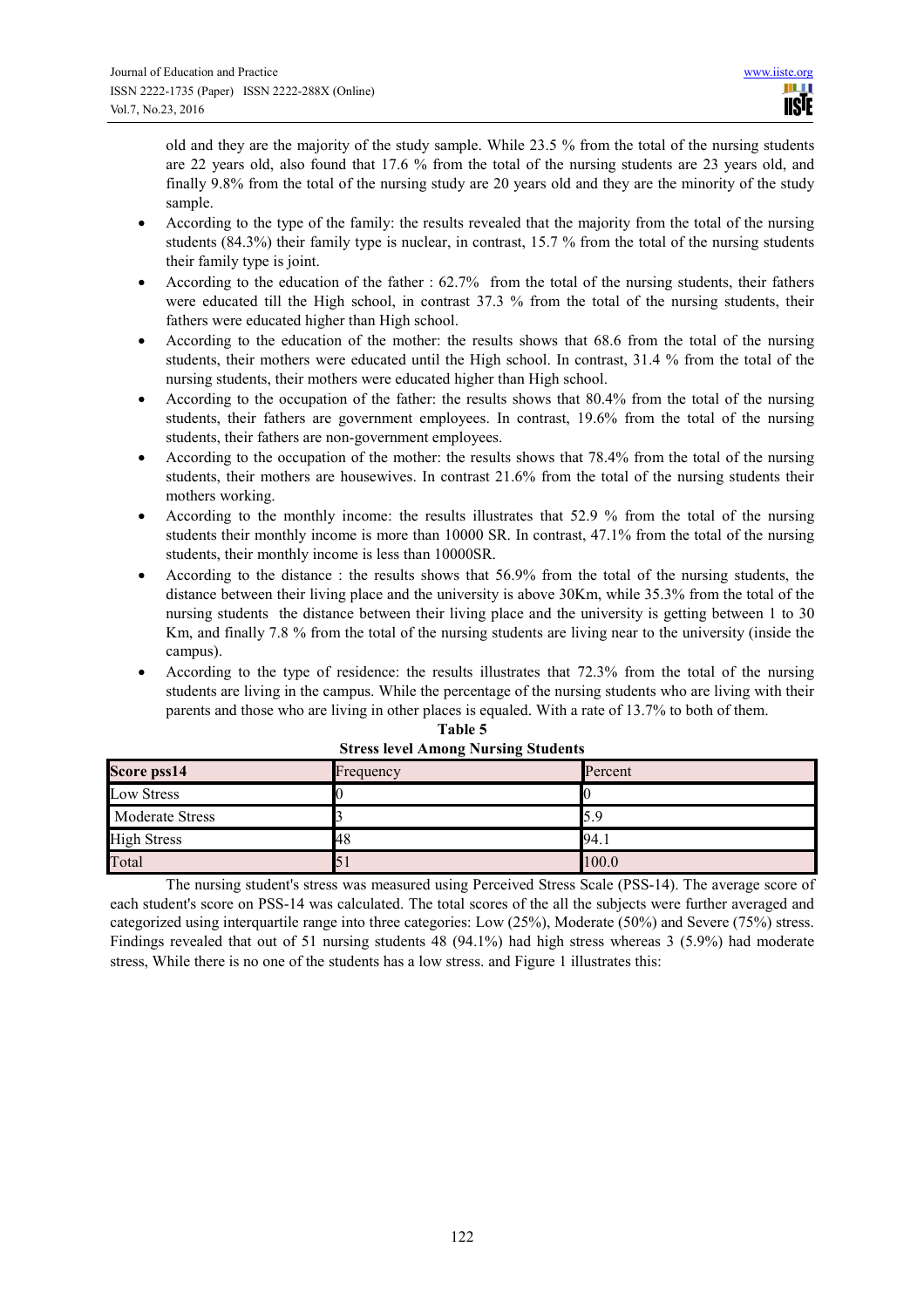

# **Fig 1: Stress level Among Nursing Students Table 6**

Frequency of Perceived stress during the last one month by nursing students as measured on Perceived Stress

| Scale (PSS-14)<br>$(N=51)$ |
|----------------------------|
|----------------------------|

| <b>Item</b><br>No. | items                                                                                           |               | <b>Never</b>                | <b>Almost</b><br><b>Never</b> | <b>Sometimes</b> | <b>Fairly</b><br>Often | Very<br>often |
|--------------------|-------------------------------------------------------------------------------------------------|---------------|-----------------------------|-------------------------------|------------------|------------------------|---------------|
| I1                 | In the last month, how often have you been upset because of $n \times 6$                        |               |                             | 8                             | 25               |                        |               |
|                    | something that happened unexpectedly                                                            |               | %11.8                       | 15.7                          | 49               | 9.8                    | 13.7          |
| $\boldsymbol{z}$   | In the last month, how often have you felt that you were unable n 3                             |               |                             | 8                             | $\overline{21}$  | 11                     |               |
|                    | to control the important things in your life                                                    |               | %5.9                        | 15.7                          | 41.2             | 21.6                   | 15.7          |
| $\mathbf{E}$       | In the last month, how often have you felt nervous and "stressed                                | 'n            |                             | $\mathbf{3}$                  | 17               | 19                     | 11            |
|                    |                                                                                                 | $\frac{9}{2}$ |                             | 5.9                           | 33.3             | 37.3                   | 21.6          |
|                    | In the last month, how often have you felt that you were n                                      |               | $\overline{c}$              |                               | 26               | 14                     | 8             |
| 4                  | effectively coping with important changes that were occurring in $\frac{1}{2}$ 3.9<br>vour life |               |                             | 2                             | 51               | 27.5                   | 15.7          |
| 5                  | In the last month, how often have you dealt successfully with day $\mathbf{n}$ 0                |               |                             | 7                             | 24               | 15                     |               |
|                    | to day problems and annoyances?                                                                 | $\frac{9}{6}$ |                             | 13.7                          | 47.1             | 29.4                   | 9.8           |
| 6                  | In the last month, how often have you felt confident According to $\ln  \theta $                |               | 4                           | 5                             | 18               | 14                     | 10            |
|                    | your ability to handle your personal problems?                                                  |               | %7.8                        | 9.8                           | 35.3             | 27.5                   | 19.6          |
| 7                  | In the last month, how often have you felt that things were going n 6                           |               |                             | 9                             | $\overline{27}$  |                        |               |
|                    | your way?                                                                                       |               | %11.8                       | 17.6                          | 52.9             | 9.8                    | 7.8           |
| 8                  | In the last month, how often have you found that you could not n 4                              |               |                             | 17                            | 17               | 10                     |               |
|                    | cope with all the things that you had to do?                                                    |               | %7.8                        | 33.3                          | 33.3             | 19.6                   | 5.9           |
| 9                  | In the last month, how often have you been able to control                                      |               | $\mathcal{D}_{\mathcal{L}}$ | 4                             | 22               | 18                     |               |
|                    | irritations in your life?                                                                       |               | %3.9                        | 7.8                           | 43.1             | 35.3                   | 9.8           |
| 10                 | In the last month, how often have you felt that you were on top of $\mathbf n$ 4                |               |                             | 3                             | 26               | 13                     |               |
|                    | things?                                                                                         |               | %7.8                        | 5.9                           | $\overline{51}$  | 25.5                   | 9.8           |
| 11                 | In the last month, how often have you been angered because of n 0                               |               |                             | 11                            | 16               | 15                     |               |
|                    | things that happened that were outside of your control?                                         | %0            |                             | 21.6                          | 31.4             | 29.4                   | 17.6          |
| 12                 | In the last month, how often have you found yourself thinking n                                 |               | 3                           | 8                             | 20               |                        | 13            |
|                    | According to things that you have to accomplish?                                                |               | %5.9                        | 15.7                          | 39.2             | 31.7                   | 25.5          |
| 13                 | In the last month, how often have you been able to control then                                 |               |                             | 15                            | 19               | Q.                     | 4             |
|                    | way you spend your time?                                                                        |               | %7.8                        | 29.4                          | 37.3             | 17.6                   | 7.8           |
| 14                 | In the last month, how often have you felt difficulties were piling $\mathbf{n}$                |               | 4                           | 4                             | 29               | 11                     | 3             |
|                    | up so high that you could not overcome them?                                                    |               | %7.8                        | 7.8                           | 56.9             | 21.6                   | 5.9           |

Items no. (4,5,6,7,9,10,13) were negative, so their relative weight was reversed.

**Table 6 shows that:**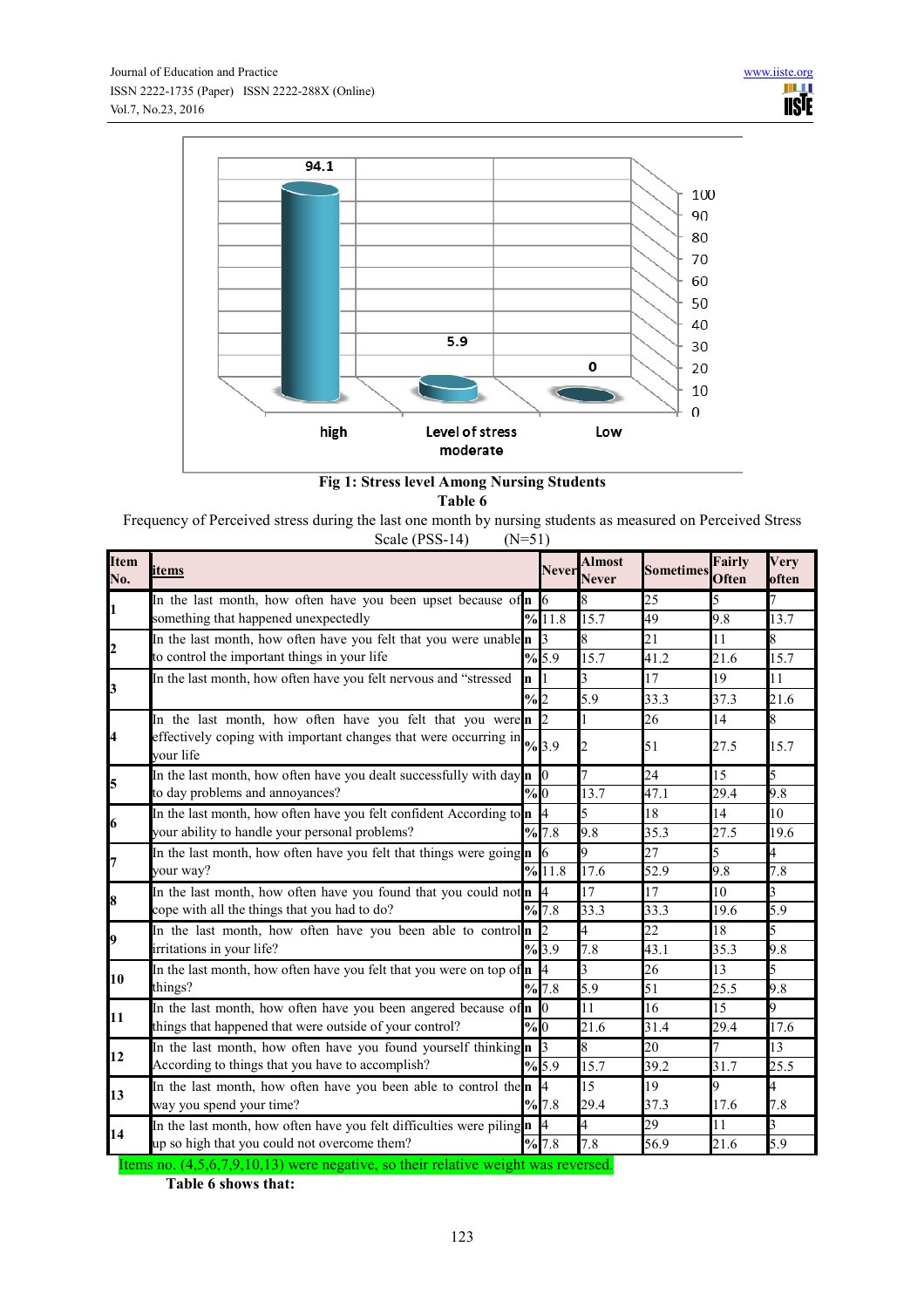Student's mean PSS-14 score was  $42.20 \pm 4.919$ . Majority of the students reported that sometimes during the last month, they remain upset (49%), unable to control important things of life (41.2%), felt nervous or stressed (33.3%), could not cope up with the things (33.3%), exhibit anger (31.4%) and thought According to the accomplished things (39.2%).

It was further found that the students reported that sometimes during the last month, they use coping strategies effectively with important changes in their lives (51%), control irritation (43.1%), feel that thing are going their way (52.9%) and they were on the top of the thing (51%) and able to control the way they spent their time (37.3%) .

| demographic Low<br><b>Social</b> |                  |                | Level of stress moderate high |                  |             | chi-Square<br>value |             |
|----------------------------------|------------------|----------------|-------------------------------|------------------|-------------|---------------------|-------------|
| characteristics                  | $\mathbf n$      | $\frac{1}{2}$  | $\mathbf n$                   | $\frac{1}{2}$    | $\mathbf n$ | $\frac{1}{2}$       | p.value     |
| age                              |                  |                |                               |                  |             |                     |             |
| 20 years                         | 0                | 0              |                               | 0                | 5           | 10.4                |             |
| 21 years                         | $\overline{0}$   | $\overline{0}$ |                               | 33.3             | 24          | 50.0                | $P = .001*$ |
| 22 years                         | $\overline{0}$   | $\overline{0}$ |                               | 33.3             | 11          | 22.9                |             |
| 23 years                         | $\overline{0}$   | $\overline{0}$ |                               | 33.3             | 8           | 16.7                |             |
| <b>Types of family</b>           |                  |                |                               |                  |             |                     |             |
| Joint                            | $\boldsymbol{0}$ | $\overline{0}$ | $\overline{c}$                | 66.7             | 6           | 12.5                | $P = .000*$ |
| Nuclear                          | $\overline{0}$   | $\overline{0}$ |                               | 33.3             | 42          | 87.5                |             |
| <b>Education of father</b>       |                  |                |                               |                  |             |                     |             |
| Up to high school                | $\mathbf{0}$     | $\overline{0}$ | 2                             | 66.7             | 30          | 62.5                | $P = .069$  |
| More than high school            | $\overline{0}$   | $\overline{0}$ |                               | 33.3             | 18          | 37.5                |             |
| <b>Education of mother</b>       |                  |                |                               |                  |             |                     |             |
| Up to high school                | 0                | 0              |                               | 66.7             | 33          | 68.8                | $P = .008*$ |
| More than high school            | $\overline{0}$   | $\overline{0}$ |                               | 33.3             | 15          | 31.3                |             |
| <b>Occupation of father</b>      |                  |                |                               |                  |             |                     |             |
| Govt. Employee                   | 0                | 0              |                               | 66.7             | 39          | 81.3                | $P = 0.00*$ |
| Non-Govt. Employee               | $\overline{0}$   | $\overline{0}$ |                               | 33.3             | 9           | 18.8                |             |
| <b>Occupation. of mother</b>     |                  |                |                               |                  |             |                     |             |
| Housewife                        | $\boldsymbol{0}$ | $\overline{0}$ | $\overline{c}$                | 66.7             | 38          | 79.2                | $P = .000*$ |
| Working                          | $\overline{0}$   | $\overline{0}$ |                               | 33.3             | 10          | 20.8                |             |
| monthly income                   |                  |                |                               |                  |             |                     |             |
| <b>Below 10,000 SR</b>           | $\overline{0}$   | $\overline{0}$ | 1                             | 33.3             | 23          | 47.9                | $P = .674$  |
| Above 10000 SR                   | $\overline{0}$   | $\overline{0}$ | $\mathcal{D}$                 | 66.7             | 25          | 52.1                |             |
| <b>Distance</b>                  |                  |                |                               |                  |             |                     |             |
| Within the campus                | $\boldsymbol{0}$ | 0              |                               | $\boldsymbol{0}$ | 4           | 8.3                 |             |
| Between 1-30 km                  | $\overline{0}$   | $\overline{0}$ |                               | $\overline{0}$   | 18          | $\frac{37.5}{ }$    | $P = .000*$ |
| Above 30 km                      | 0                | 0              |                               | 100.0            | 26          | 54.2                |             |
| <b>Type of residence</b>         |                  |                |                               |                  |             |                     |             |
| Living in Hostel                 | 0                | 0              | 0                             | 0                |             | 14.6                |             |
| Living with Parents              | 0                | 0              | 3                             | 100.0            | 34          | 70.8                | $P = .000*$ |
| Others                           | $\overline{0}$   | $\overline{0}$ | $\overline{0}$                | $\overline{0}$   | 7           | 14.6                |             |

| Table 7                                              |
|------------------------------------------------------|
| Stress Level Based on Socio Demographic Changes n=51 |

**P\***<0.05 **Significant** 

**Through reviewing the results illustrated in the table 7 ,it shows :** 

That there is a significant correlation between the nursing students' stress level and the age ( $p=0.001$ ), as it shows that the students aged 21 years old have a high stress level comparing with the other age categories. The results also shows that there is a significant correlation between the nursing students' stress level and the family type ( p=0.000), as it shows that the students that their family type is nuclear are suffering from a high stress level comparing with those whose family type is joint. It also shows that there is a significant correlation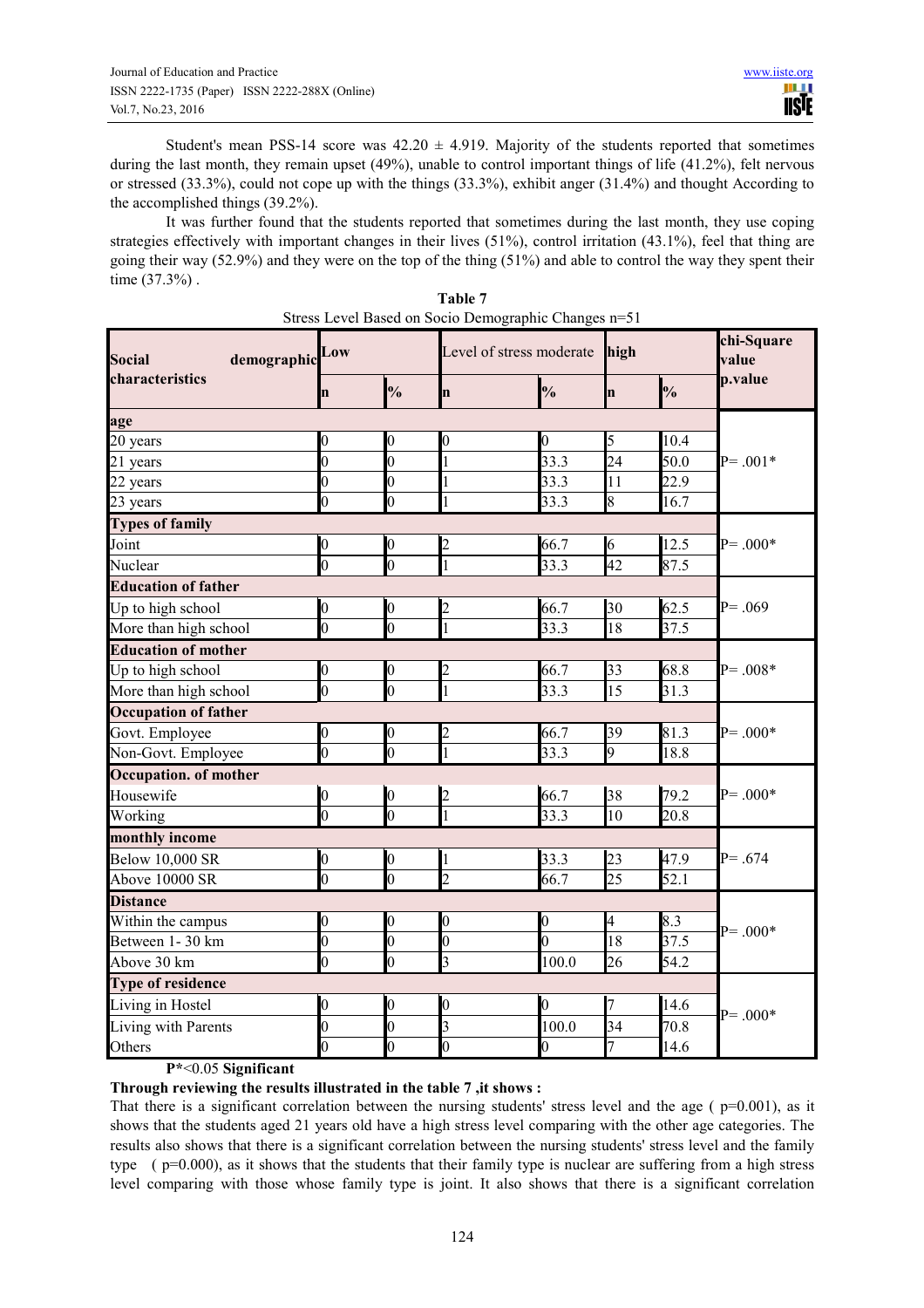between the nursing students' stress level and the education of the mother  $(p=0.008)$ , and this is obvious where the students whose mothers education is high school their stress level is higher than those whose mothers education is higher than high school.

It is also clear that there is a significant correlation between the stress level and the occupation of the father ( $p=0.000$ ), as it is shown that the students whose fathers are working in a government work have a higher stress level than those whose fathers are not working in a government work. There is also a significant correlation between the stress level and the occupation of the mother  $(p=0.000)$ , as it shows that the students whose mothers are housewives are suffering a higher stress level than those whose mothers are working. It is also shown that there is a significant correlation between the stress level and the distance ( $p=0.000$ ) as it shown that the students who are living far from the university above 30Km are suffering a high stress level more than the other categories. There is also a significant correlation between the stress level and the type of residence (p=- 0.000) as it shown that the students who are living with their parents are suffering a high stress level more than the other categories. This is may be due to the disputes and dissentions between the parents. While the results indicates that there is no correlation between the stress level and the education of the father ( $p=0.069$ ), and the monthly income ( $p= 0.674$ ).

| <b>Coping strategies</b> |                                  | Items no.<br>mean |       | standard<br>deviation | Rank           |
|--------------------------|----------------------------------|-------------------|-------|-----------------------|----------------|
| 1                        | Ventilating feelings             | 6                 | 14.84 | 3.133                 | 5              |
|                          | Seeking diversions               | 8                 | 22.55 | 3.722                 |                |
| 3                        | Relaxing                         | 4                 | 11.47 | 2.580                 | 7              |
| 4                        | Self-reliance                    | 6                 | 19.69 | 4.384                 | $\overline{2}$ |
| 5                        | Developing social support        | 6                 | 18.84 | 3.728                 | 3              |
| 6                        | Solving family problems          | 6                 | 18.14 | 4.176                 | $\overline{4}$ |
|                          | Avoiding                         | 5                 | 11.29 | 4.036                 | 8              |
| 8                        | Seeking spiritual support        | 3                 | 6.71  | 1.911                 | 9              |
| 9                        | Investing in close friends       | 2                 | 6.35  | 2.305                 | 11             |
| 10                       | Seeking professional support     | 2                 | 4.57  | 1.616                 | 12             |
| 11                       | Engaging in demanding activities | 4                 | 13.04 | 3.435                 | 6              |
| 12                       | Being humorous                   | 2                 | 6.69  | 2.083                 | 10             |

| Table 8                                    |
|--------------------------------------------|
| Coping strategies used by nursing students |

Table 8 shows that the coping strategies used by nursing students to overcome stress were measured by using ACOPE. It contains total 54 items under 12 domains. the mean score of coping strategies used by nursing students under 12 domains of ACOPE showed that from the most commonly used to least commonly used coping strategies are in the following order: Seeking diversions (22.55±3.722), Self-reliance (19.69±4.38), Developing social support (18.84±3.72), Solving family problems (18.14±4.17), Ventilating feelings (14.84±3.13), engaging in demanding activities (13.04±3.435), Relaxing (11.47 ±2.58), Avoiding (11.29±4.036), seeking spiritual support  $(6.71 \pm 1.91)$ , being humorous  $(6.69 \pm 2.083)$ , investing in close friends  $(6.35\pm2.30)$ , seeking professional support $(4.57\pm1.616)$ . Figure 2 shows that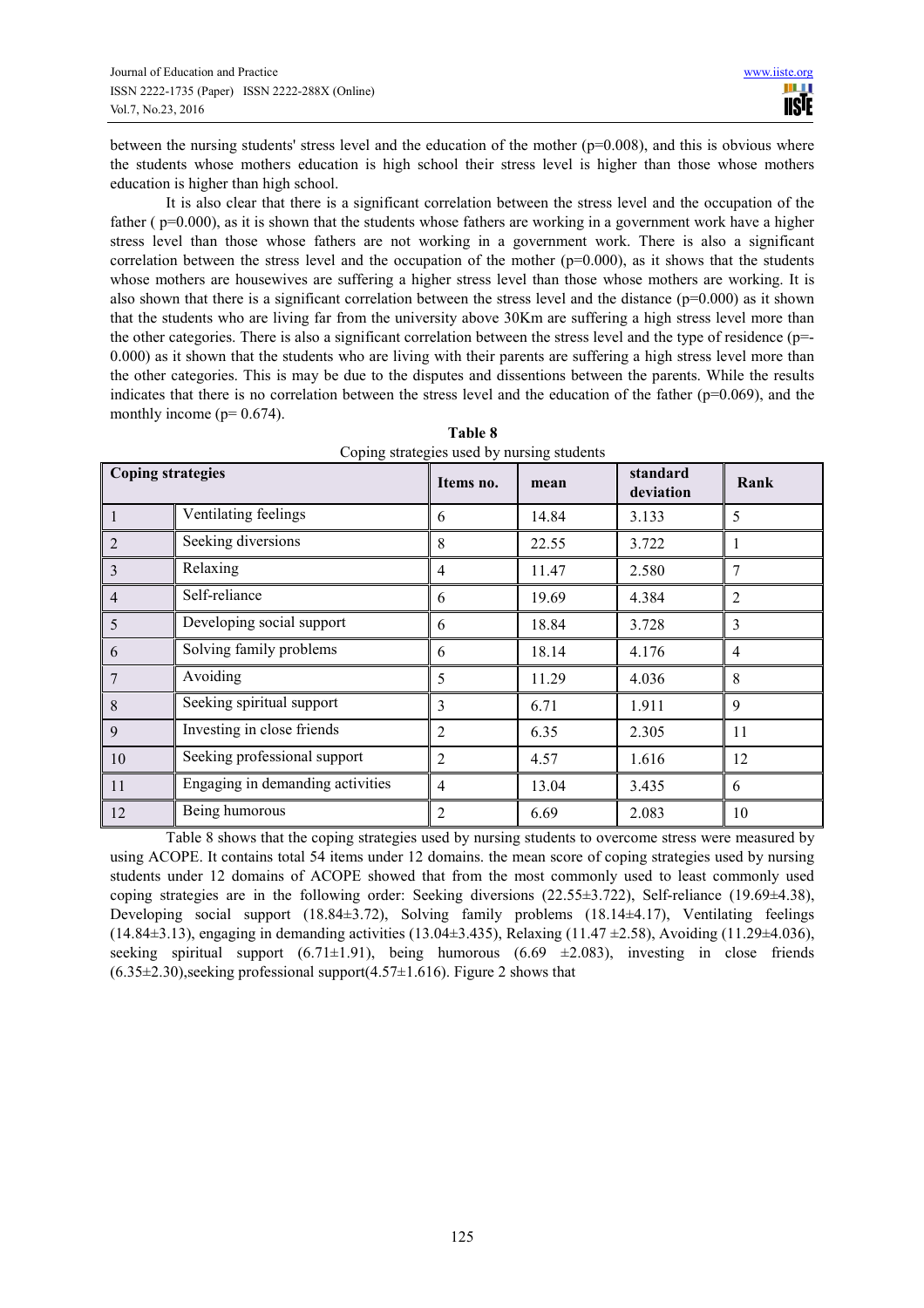

# **Figure 2 shows that:**

The results showed that the most frequently used coping strategies are Seeking diversions (22.55±3.722), Selfreliance (19.69±4.38),Developing social support (18.84±3.72), While the results showed that the least used coping strategies are investing in close friends (6.35±2.30),seeking professional support(4.57±1.616).

## **Discussion**

Through a review of previous results showing that Stress in nursing students is an area of growing concern and it may result in psychological distress, physical complaints, behavior problem and poor academic performance. The present study was conducted in one of the governmental nursing college situated in Riyadh city and affiliated to Princess Nourah bent Abdul Rahman University.

Table 4 depicts the relationship of stress level of nursing students to the demographic characteristics. It shows that stress level of nursing students is found age 24 years old the highest level. Moreover, shows significantly affect father's work and its relationship with the stress  $p=0.69$ . Mothers and fathers in the Saudi Arabia have different parts. For instance, mothers are more in Responsibility of the children care, family, cleaning awhile a number of them work to support the family.

Also, table 4 shows the monthly income p=674 there is 52.1% of students is more than 10.000SR. Several researchers found that parents who experience greater economic stress also experience greater parenting stress (SturgeApple, Suor, & Skibo, 2014; Santiago, et al., 2012; Kotelchuck, 2006). Despite these examples of the negative influence of economic pressure on parent and child well-being, this same pressure has also been shown to increase symptoms of anxiety that are positively associated with more sensitive parenting (Newland, Crnic, Cox, & Mills-Koonce, 2013). That is, mothers who reported greater anxiety related to economic stress also practiced parenting that was responsive and emotionally involved, and they displayed positive feelings toward their children (Newland, Crnic, Cox, & Mills-Koonce, 2013).

Findings revealed that out of 51 nursing students 48 (94.1%) had high stress whereas 3 (5.9%) had moderate stress, While there is no one of the students has a low stress, this might be since the undergraduates confront a greater amount of stressors when they come to school amid first year of their preparation in view of being set in an new environment, detachment from the guardians and the interest of making new social bunches separated from scholarly weights and clinical preparing, this result was consistent with the study conducted among Iranian nursing students conducted by (Seyedfatemi et al ,2007) among nursing students.

As shown in table 7, female students ages 21 to have an increase in stress level of 50% of the remaining reconstruction; this was in agreement with (APA's 2013 Stress In America survey). American teenagers are now the most stressed-out age group in the U.S. While adults rate their stress at a 5.1 on a 10-point scale, teens rate their stress levels at 5.8.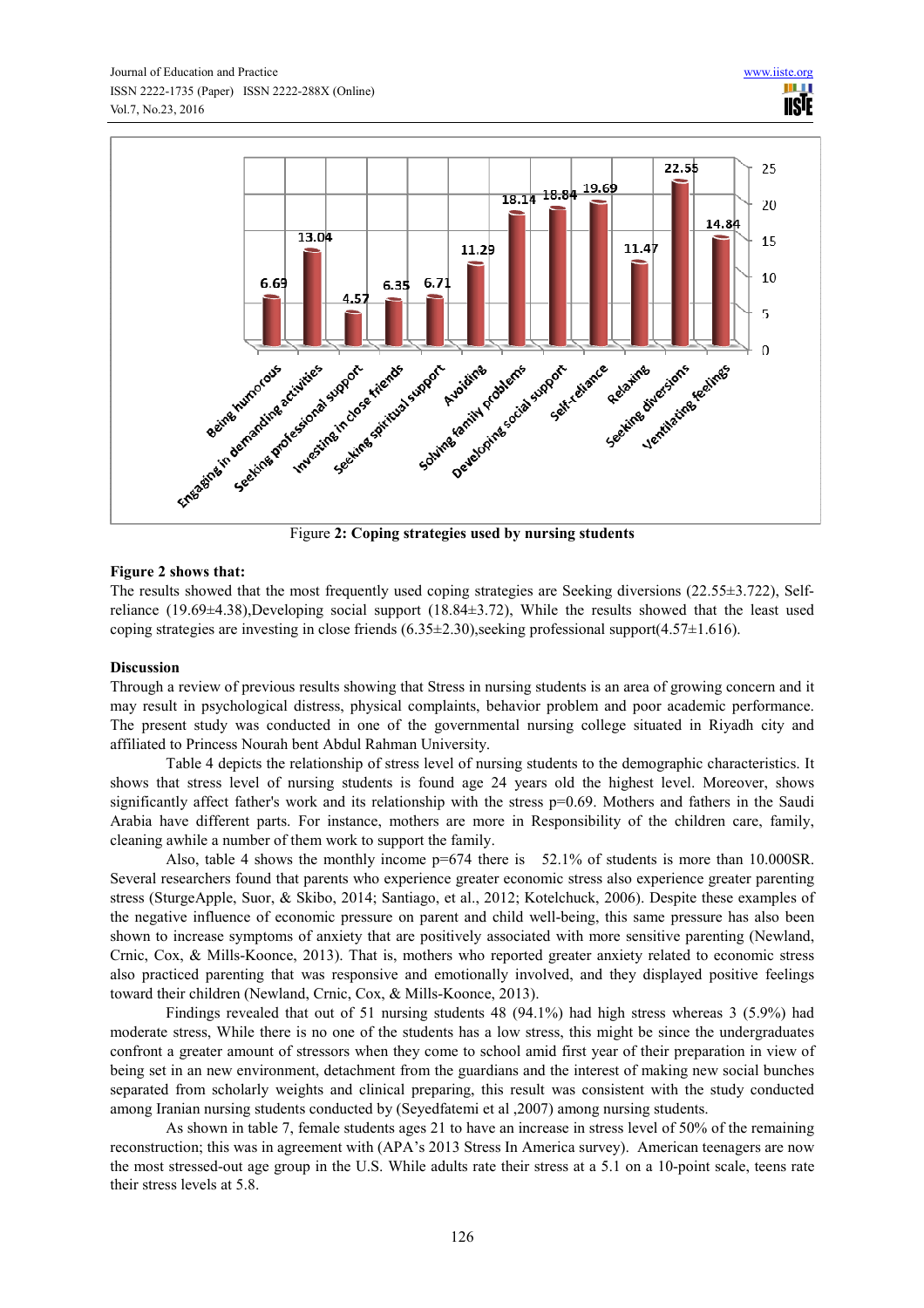It shows that the students that their family type is nuclear are suffering from a high stress level comparing with those whose family type is joint, which was because small family members focus more on their problems& magnify them causing more stress.

In addition, it was shown that the higher education of Mothers & their working outside home, the high adaptation & management of the stressors causing less stress on their daughters. On the other side, it was shown that the students whose fathers are working in a government work have a higher stress level than those whose fathers are not working in a government work, which may explained that Fathers may be restricted with their governmental work policies and the daily routine work causes more stress on their families.

Results also showed that the long distance to reach Nursing School, the higher stress on the students, it was clear that because more wasted time causes more stress on them. Additionally it was shown that the students who are living with their parents are suffering a high stress level more than the other categories. This is may be due to the disputes and dissentions between the parents.

Coping with stress for a student nurse is a dynamic and ongoing process, aimed at survival, growth and maintenance of the individual integrity. She tries to restore the imbalance and disequilibrium within her by attempted adjustment through the use of various coping strategies, which can be healthy or unhealthy.

It is important for nurse educator to find out the sources of stress and coping strategies used by the students so that they can be helped to cope well with upcoming problems and situations. In the present study, majority of subjects tend to use more of healthy coping strategies as compared to negative or unhealthy ones. "Seeking diversion" is the most common and "Seeking professional support" is the least common coping strategy identified in nursing students which are consistent with the findings of a similar study among nursing students at Baba Farid University of Health Sciences(Kumar,R. & Nancy,2011).However, the study findings was inconsistent with the findings of the study done on Iranian students which reported solving family problems and being humorous as the most common and least common used strategy respectively (Seyedfatemi et al ,2007).

#### **Conclusion**

The students reported higher levels of stress. The most frequently occurring stressors among the students were related to academic and psychosocial domains. The associations between stressed cases and female gender, occurrence of academic and psychosocial stressors needs to be further tested by prospective studies.

## **Recommendations**

- 1. Presenting a psychological, social, and family consulting to the students who are highly stressed.
- 2. Educate the students According to the nature of the problems they face, clarify its causes, and how to treat it.
- 3. Encourage the students to pay attention to the lectures and the seminars that deals with the psychological and emotional disorders in different stages of life, also to pay attention to the awareness programs derived from religious and Islamic culture which the Saudi society is enjoyed for the university students**,** which provide them with hope and optimism, and helps them to Resist frustration that may face them**.**
- 4. Take advantage of the media to increase the social awareness of the problems and disorders that may increase the stress level of the students.
- 5. Create a university environment that satisfy the needs of the students**.**

## **References**

- Al-Ayadhi LY. Neurohormonal changes in medical students during academic stress. Annals of Saudi Medicine. 2005;9(1):36–40. [PubMed]
- APA's (2013). Stress In America survey, http://www.apa.org/news/press/releases/stress/2013/highlights.aspx
- D'Zurilla TJ, Sheedy CF. (1991). Relation between social problem solving ability and subsequent level of psychological stress in college students. J of personality and Soc. Psycho 1991; 61(5): 841-46.
- Kotelchuck, M. (2006). Pregnancy risk assessment monitoring system (PRAMS): Possible new roles for a national MCH data system.Public Health Reports, 121(1), 6-10.
- Kumar,R. & Nancy (2011).Stress & Coping Strategies among Nursing Students,Nursing and Midwifery Research Journal, vol-7, No.4, New Delhi,pp. 141-151.
- Newland, R. P., Crnic, K. A., Cox, M. J., & Mills-Koonce, W. R. (2013). The family model stress and maternal psychological symptoms: Mediated pathways from economic hardship to parenting.Journal of Family Psychology, 27(1), 96-106.